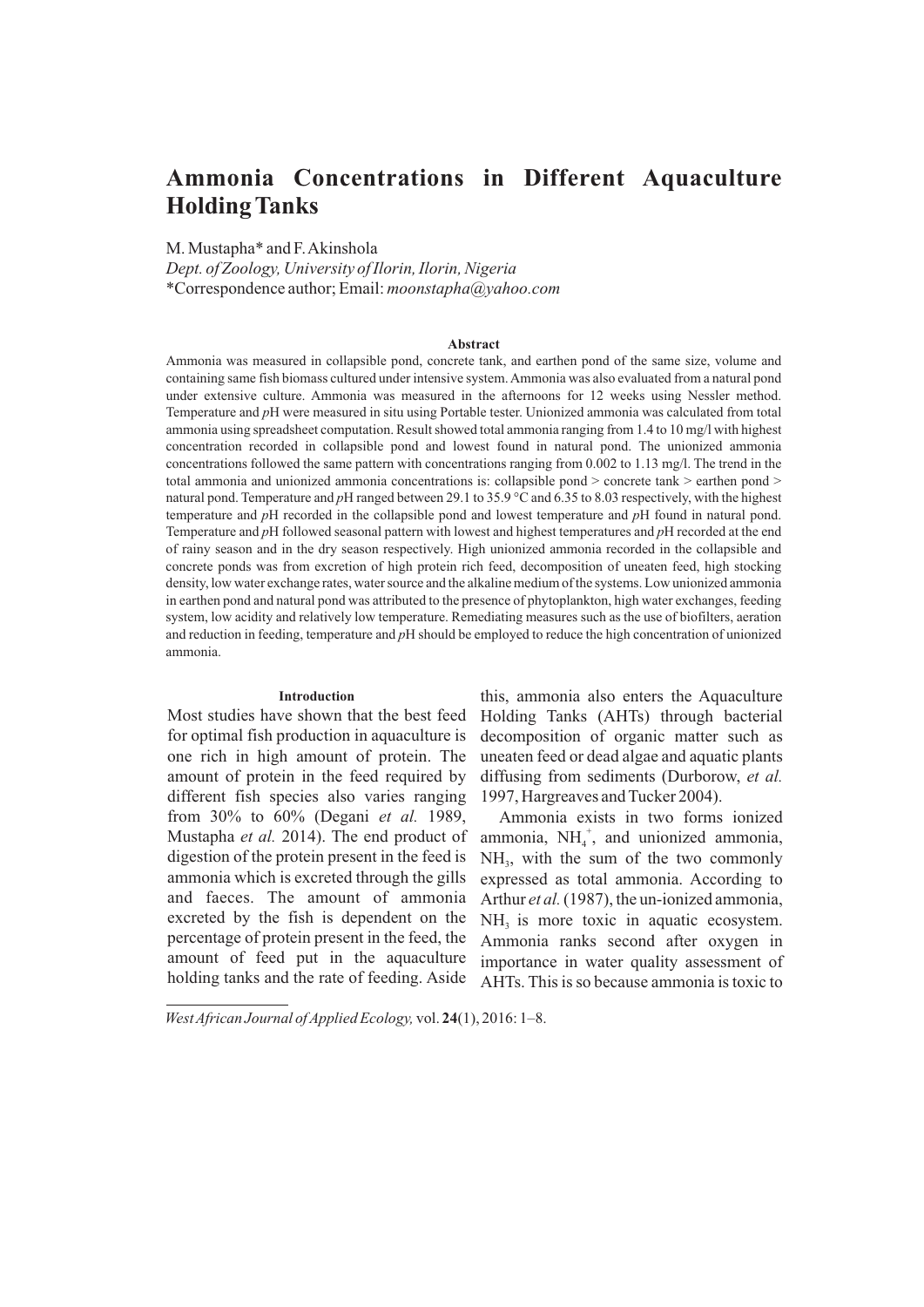fish if it accumulates and its toxicity increases as temperature and *p*H of the water increase. According to Durburow *et al.* (1997), for every *p*H increase of one unit, the amount of toxic ammonia increases about 10 times. The problem of toxicity of ammonia to fish is more prevalent in AHTs where intensive aquaculture is practiced. This is because, planktonic algae which can uptake and assimilate ammonia thereby reducing the amount of ammonia in the AHTs are absent. It therefore, becomes imperative to measure ammonia concentrations as part of the routine water quality measurement in AHTs.

The toxic levels for unionized ammonia for short-term exposure usually lie between 0.6 and 2.0 mg/l for pond fish, and sub lethal effects may occur at 0.1 to 0.3 mg/l (Robinette, 1976). Meade (1985) however, reported that different fish species have different tolerance limit for unionized ammonia in culture.

The effects of high concentration of ammonia on fish in AHTs include damage to tissue, gill and kidney, reduction in growth, malfunctioning of the central nervous system, reduction in the oxygen-carrying capacity of the hemoglobin, poor feed conversion, poor growth, reduced disease resistance, susceptibility to infections, decrease fecundity, reduction of population sizes and fish kill. The manifestation of these effects depends on life stage of the fish, the period of exposure and the tolerance of the species.

The objectives of this work were to determine the concentrations of total and unionized ammonia in four different aquaculture holding tanks, their sources and possible management strategies to ameliorate the problem.

# **Materials and methods**

Three different aquaculture holding tanks (AHTs) of the same size and dimension of 4.5  $m \times 4.5$  m  $\times$  1m, (20 m<sup>2</sup>  $\times$  1m) volume capacity of 20  $m<sup>3</sup>$  (20000 litres) and containing a fish population of 2000 fish and biomass of  $500 \pm 50$  g cultured under intensive system were chosen for the measurement of ammonia concentrations. These AHTs were collapsible pond, concrete tank, and earthen pond where the African catfish *Clarias gariepinus* is cultured in them. Ammonia concentration was also evaluated from a natural pond containing African catfish *Clarias gariepinus* cultured under extensive system. The source of water to the collapsible pond, concrete tank, and earthen pond was the borehole water, while the natural pond had its water source from the rains.

Water was collected from the AHTs with 50 ml plastic water bottle in the afternoons at 1.00 pm weekly for 12 weeks between February and April 2015. Ammonia was measured using Nessler method with the aid of Hanna Multiparameter Bench Photometer for Laboratories Model HI 83200–02. Temperature and *p*H, of the AHTs were also measured in situ at the same time for the same period using Hanna Portable *p*H/EC/TDS/Temp combined waterproof tester Model HI 98129. Triplicate water samples of the AHTs were obtained and measured for ammonia, while *p*H, temperature, electrical conductivity and total dissolved solids measurements were also measured in triplicates in situ.

The unionized ammonia was calculated using spreadsheet developed by American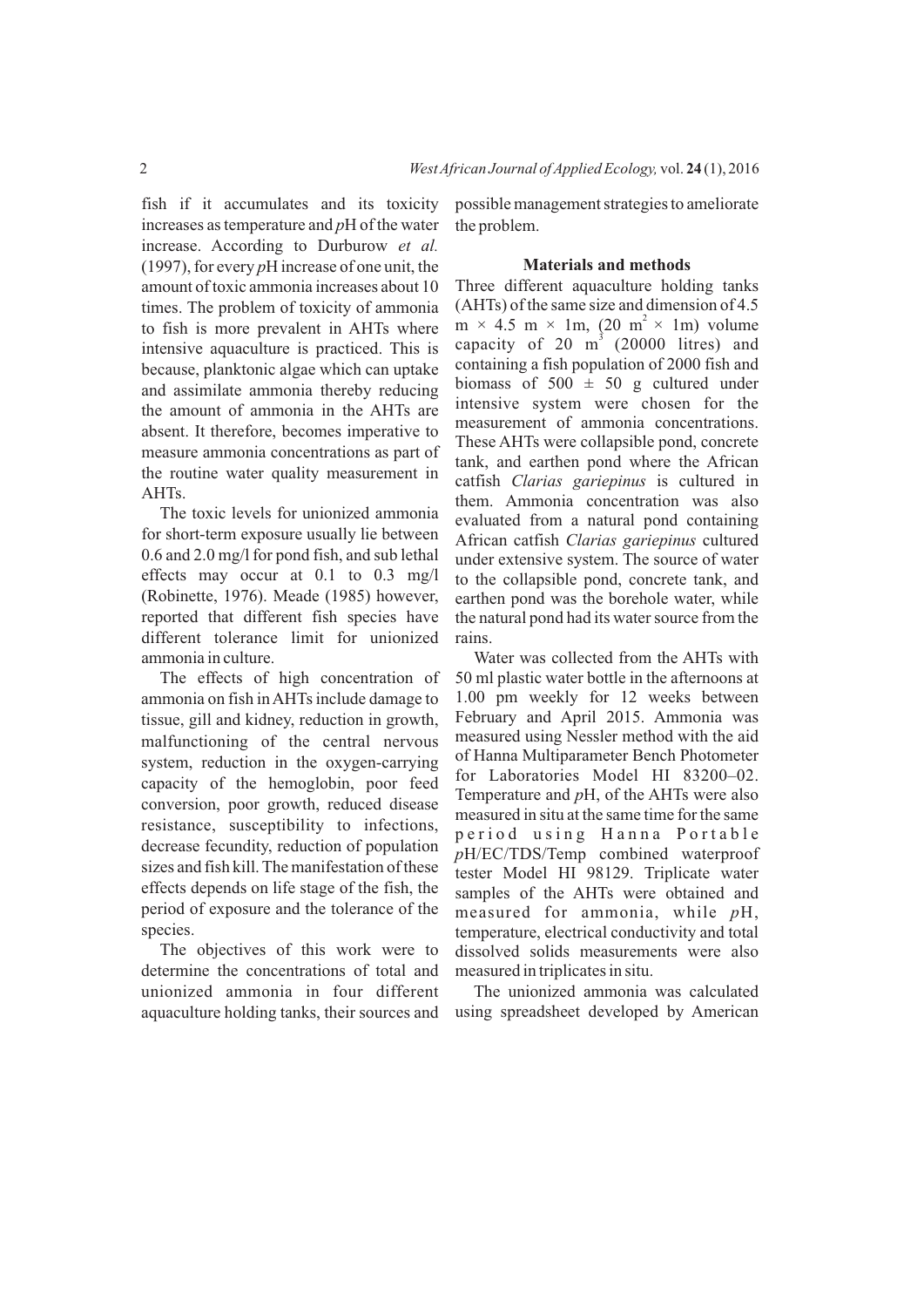Mustapha and Akinshola: Ammonia in fish ponds 3

Fisheries Society to calculate unionized ammonia in freshwater.

# *Statistical analysis*

Duncan Multiple Range Test (DMRT) of statistical analysis system 9.13 (SAS Institute, 2003) was used to analyze the result. Weekly mean of each parameter was compared using ANOVA at  $P \le 0.05$  to see the significant differences in each parameter among the four AHTs.

# **Results**

The mean results of the total ammonia, unionized ammonia concentrations, *p*H and temperature fluctuations in the four AHTs are presented in Tables 1, 2 and 3 and Figs. 1, 2 and 3. Total ammonia ranged from 1.4 to 10 mg/l with highest concentration recorded in collapsible pond and lowest found in natural pond. The unionized ammonia concentrations followed the same pattern in the AHDs with concentrations ranging from 0.002 to 1.13 mg/l. Both the total ammonia and unionized ammonia were found to be lowest and highest in the first and last week of the research. The trend in the total ammonia and unionized ammonia concentrations in the AHTs is Collapsible pond > Concrete tank > Earthen pond > Natural pond. There was significant difference  $(P < 0.05)$  in the concentrations of total ammonia, and unionized ammonia among the four AHTs.

There were temperature and *p*H fluctuations in the four AHTs, with temperature and *p*H ranging from 29.1 to 35.9 °C and 6.35 to 8.03 respectively, with the highest temperature and *p*H recorded in the collapsible pond in week 12 and lowest temperature and pH found in natural pond in week 1. There was significant difference (*P* < 0.05) in temperature and *p*H among the four AHDs. The temperature and *p*H followed seasonal pattern with lowest temperatures and

*p*H recorded in February corresponding to the end of rainy season and highest temperatures and *p*H recorded in April corresponding to the dry season. Significant differences (*P* < 0.05) were observed in the temperature and pH readings among the four AHTs.

## **Discussion**

Intensive feeding with the high protein rich feed was been carried out in the collapsible pond, concrete tank, and earthen pond, while extensive aquacultural system was used in the natural pond. The highest concentration of ammonia and subsequently unionized ammonia recorded in the collapsible pond which is above the tolerable or safe limit for fish came primarily from digestion and excretion of high protein rich feed which constituted about 60% of the feed. Salin and Williot (1991) reported that ammonia usually represents 60–80 % of the end product of the protein digestion. Decomposition of uneaten feed and organic matter, high stocking density, low water exchange rates as well as the alkaline medium of the collapsible pond were also responsible for the high total ammonia and unionized ammonia concentrations recorded in the system. Temperature and *p*H has been shown to have profound effect on total ammonia and unionized ammonia in the ponds. Increase in temperature and *p*H >8 resulted in high concentrations of the compound in the AHDs. This is in agreement with the reports of other workers such as (Durbrow *et al*. 1997; USEPA 1999, Hargreaves & Tucker, 2004).

Harry and Boyd (1987) had also reported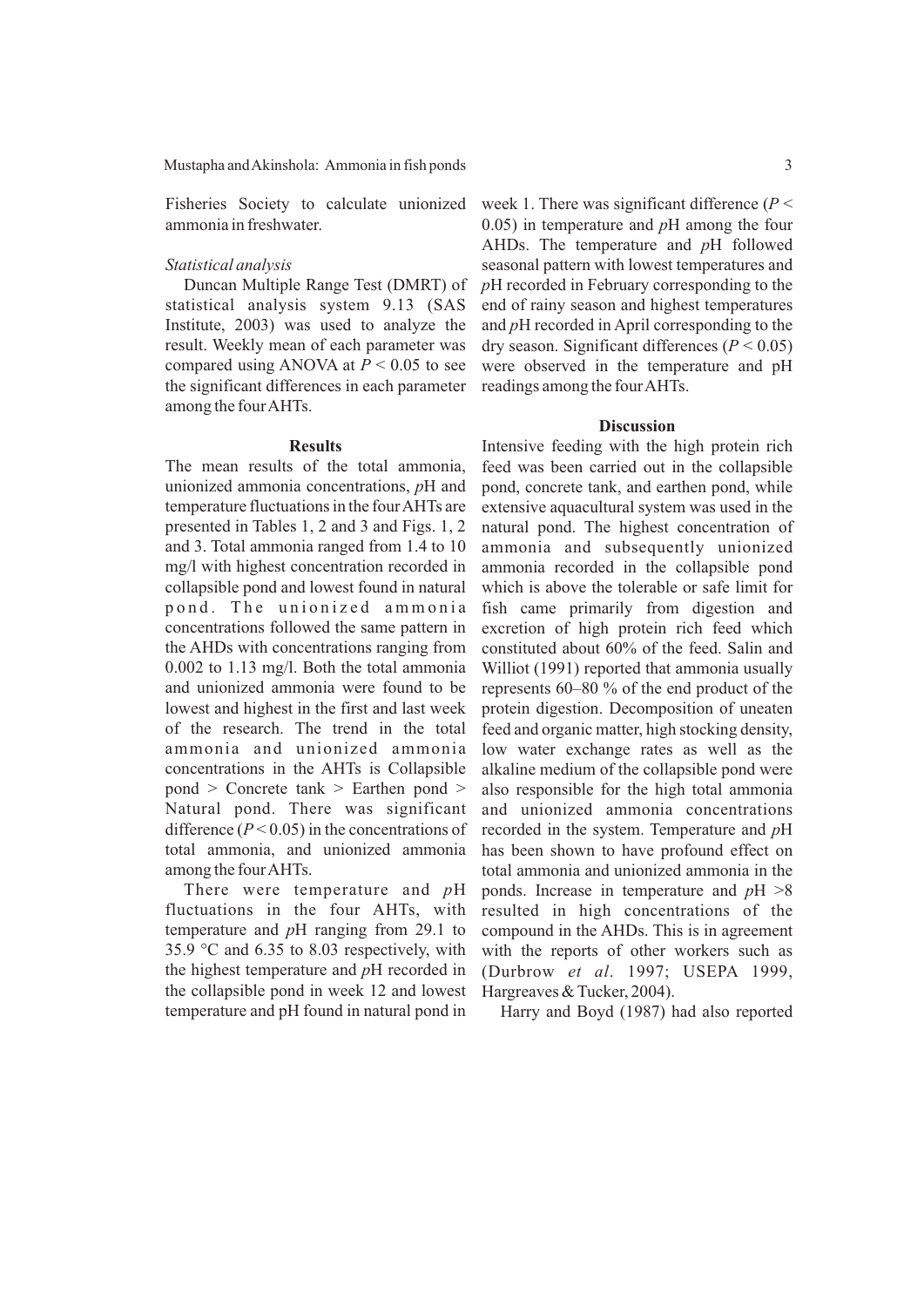| Week | Total<br>ammonia<br>collapsible | <i>Unionized</i><br>ammonia<br>collapsible | Total<br>ammonia<br>concrete | <i>Unionized</i><br>ammonia<br>concrete<br>$pond(mg)$ pond $(mg/l)$ pond $(mg/l)$ pond $(mg/l)$ pond $(mg/l)$ | Total<br>ammonia<br>earthen | <i>Unionized</i><br>ammonia<br>earthen | Total<br>ammonia<br>natural<br>$pond(mg/l)$ pond $(mg/l)$ | Unionized<br>ammonia<br>Natural<br>pond(mg/l) |
|------|---------------------------------|--------------------------------------------|------------------------------|---------------------------------------------------------------------------------------------------------------|-----------------------------|----------------------------------------|-----------------------------------------------------------|-----------------------------------------------|
| 1.   | $10.0 \pm 0.0$                  | $0.85 \pm 0.0$                             | $8.0 \pm 0.0$                | $0.48 \pm 0.0$                                                                                                | $4.40 \pm 0.0$              | $0.01 \pm 0.0$                         | $1.40 \pm 0.0$                                            | $0.002 \pm 0.0$                               |
| 2.   | $10.0 \pm 0.0$                  | $0.88 \pm 0.0$                             | $8.0 \pm 0.0$                | $0.49 \pm 0.0$                                                                                                | $4.50 \pm 0.0$              | $0.02 \pm 0.0$                         | $1.50 \pm 0.0$                                            | $0.003 \pm 0.0$                               |
| 3.   | $10.0 \pm 0.0$                  | $0.89 \pm 0.0$                             | $8.0 \pm 0.0$                | $0.53 \pm 0.0$                                                                                                | $4.50 \pm 0.0$              | $0.02 \pm 0.0$                         | $1.53 \pm 0.0$                                            | $0.003 \pm 0.0$                               |
| 4.   | $10.0 \pm 0.0$                  | $0.92 \pm 0.0$                             | $8.0 \pm 0.0$                | $0.54 \pm 0.0$                                                                                                | $4.70 \pm 0.0$              | $0.03 \pm 0.0$                         | $1.58 \pm 0.0$                                            | $0.004 \pm 0.0$                               |
| 5.   | $10.0 \pm 0.0$                  | $0.93 \pm 0.0$                             | $8.0 \pm 0.0$                | $0.56 \pm 0.0$                                                                                                | $4.70 \pm 0.0$              | $0.03 \pm 0.0$                         | $1.60 \pm 0.0$                                            | $0.005 \pm 0.0$                               |
| 6.   | $10.0 \pm 0.0$                  | $0.95 \pm 0.0$                             | $8.0 \pm 0.0$                | $0.72 \pm 0.0$                                                                                                | $4.80 \pm 0.0$              | $0.05 \pm 0.0$                         | $1.61 \pm 0.0$                                            | $0.008 \pm 0.0$                               |
| 7.   | $10.0 \pm 0.0$                  | $0.98 \pm 0.0$                             | $8.0 \pm 0.0$                | $0.76 \pm 0.0$                                                                                                | $4.80 \pm 0.0$              | $0.06 \pm 0.0$                         | $2.18 \pm 0.0$                                            | $0.028 \pm 0.0$                               |
| 8.   | $10.0 \pm 0.0$                  | $1.01 \pm 0.0$                             | $8.0 \pm 0.0$                | $0.77 \pm 0.0$                                                                                                | $5.00 \pm 0.0$              | $0.19 \pm 0.0$                         | $2.20 \pm 0.0$                                            | $0.030 \pm 0.0$                               |
| 9.   | $10.0 \pm 0.0$                  | $1.02 \pm 0.0$                             | $8.0 \pm 0.0$                | $0.78 \pm 0.0$                                                                                                | $5.10 \pm 0.0$              | $0.20 \pm 0.0$                         | $2.44 \pm 0.0$                                            | $0.03 \pm 0.0$                                |
| 10.  | $10.0 \pm 0.0$                  | $1.07 \pm 0.0$                             | $8.0 \pm 0.0$                | $0.80 \pm 0.0$                                                                                                | $5.20 \pm 0.0$              | $0.36 \pm 0.0$                         | $2.58 \pm 0.0$                                            | $0.065 \pm 0.0$                               |
| 11.  | $10.0 \pm 0.0$                  | $1.12 \pm 0.0$                             | $8.0 \pm 0.0$                | $0.83 \pm 0.0$                                                                                                | $5.50 \pm 0.0$              | $0.38 \pm 0.0$                         | $2.96 \pm 0.0$                                            | $0.095 \pm 0.0$                               |
| 12.  | $10.0 \pm 0.0$                  | $1.13 \pm 0.0$                             | $8.0 \pm 0.0$                | $0.84 \pm 0.0$                                                                                                | $5.50 \pm 0.0$              | $0.42 \pm 0.0$                         | $2.98 \pm 0.0$                                            | $0.099 \pm 0.0$                               |

TABLE 1 *Mean total and unionized ammonia concentrations in the four AHTs*

TABLE 2 *Mean temperature measurements in the four AHTs*

| Week | Collapsible Pond ${}^{\circ}C$ | Concrete Pond ${}^{\circ}C$ | Earthen Pond ${}^{\circ}C$ | Natural Pond ${}^{\circ}C$ |
|------|--------------------------------|-----------------------------|----------------------------|----------------------------|
| 1.   | $31.9 \pm 0.1$                 | $30.9 \pm 0.1$              | $29.4 \pm 0.1$             | $29.1 \pm 0.1$             |
| 2.   | $32.5 \pm 0.1$                 | $31.1 \pm 0.1$              | $30.1 \pm 0.1$             | $29.8 \pm 0.1$             |
| 3.   | $32.7 \pm 0.1$                 | $31.6 \pm 0.1$              | $30.5 \pm 0.1$             | $30.1 \pm 0.1$             |
| 4.   | $32.8 \pm 0.1$                 | $31.9 \pm 0.1$              | $31.1 \pm 0.1$             | $30.7 \pm 0.1$             |
| 5.   | $33.1 \pm 0.1$                 | $32.5 \pm 0.1$              | $31.7 \pm 0.1$             | $31.3 \pm 0.1$             |
| 6.   | $33.4 \pm 0.1$                 | $33.1 \pm 0.1$              | $32.3 \pm 0.1$             | $31.8 \pm 0.1$             |
| 7.   | $33.8 \pm 0.1$                 | $33.7 \pm 0.1$              | $32.7 \pm 0.1$             | $32.2 \pm 0.1$             |
| 8.   | $34.3 \pm 0.1$                 | $34.0 \pm 0.1$              | $33.6 \pm 0.1$             | $33.0 \pm 0.1$             |
| 9.   | $34.6 \pm 0.1$                 | $34.1 \pm 0.1$              | $33.8 \pm 0.1$             | $33.3 \pm 0.1$             |
| 10.  | $35.0 \pm 0.1$                 | $34.6 \pm 0.1$              | $34.0 \pm 0.1$             | $33.9 \pm 0.1$             |
| 11.  | $35.7 \pm 0.1$                 | $34.8 \pm 0.1$              | $34.2 \pm 0.1$             | $34.1 \pm 0.1$             |
| 12.  | $35.9 \pm 0.1$                 | $35.0 \pm 0.1$              | $34.8 \pm 0.1$             | $34.5 \pm 0.1$             |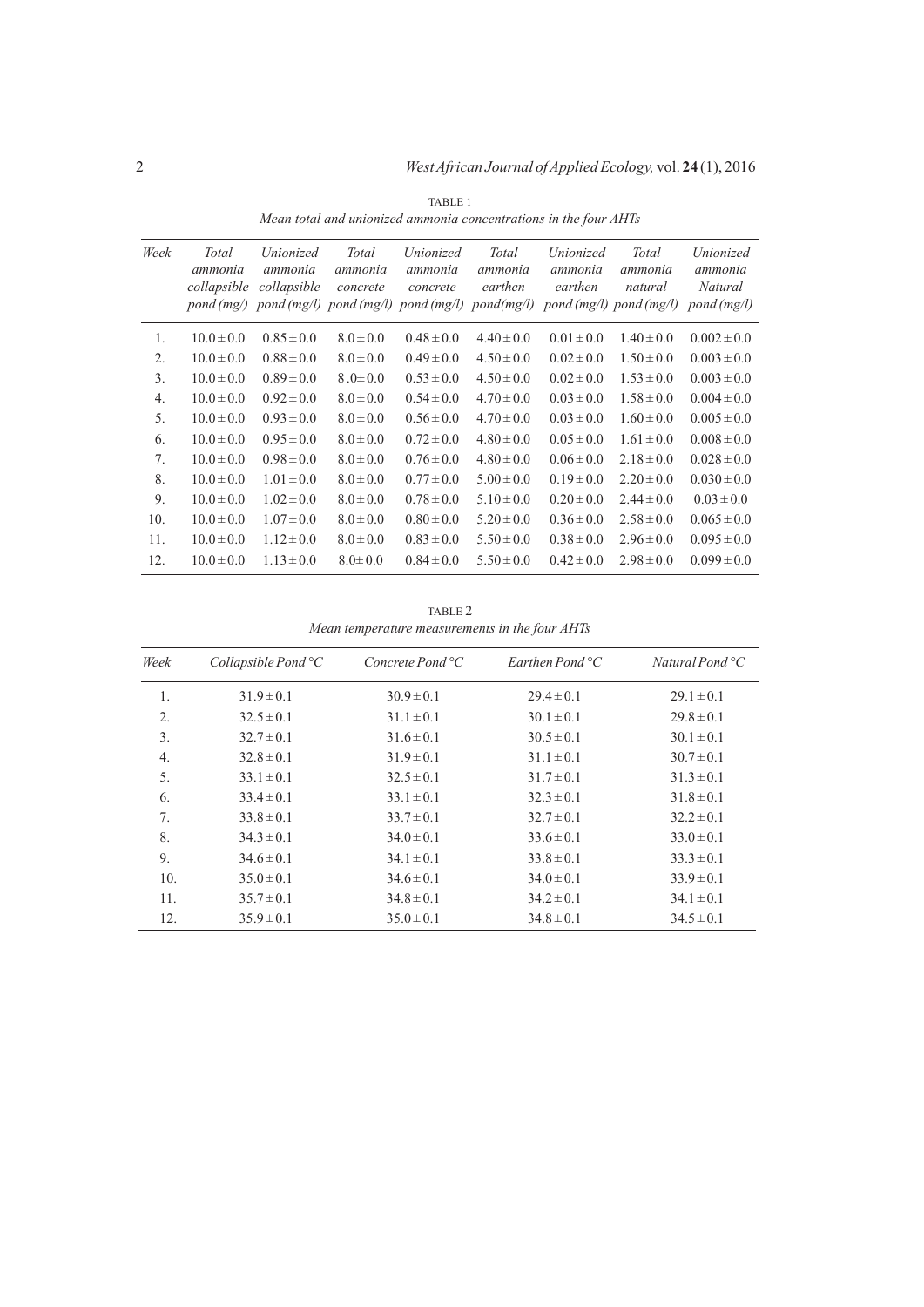| <i>mean pri measurements in the jour mirris</i> |                  |                |                |                |  |  |  |
|-------------------------------------------------|------------------|----------------|----------------|----------------|--|--|--|
| Week                                            | Collapsible Pond | Concrete Pond  | Earthen Pond   | Natural Pond   |  |  |  |
| 1.                                              | $8.01 \pm 0.2$   | $7.88 \pm 0.2$ | $6.75 \pm 0.2$ | $6.35 \pm 0.2$ |  |  |  |
| 2.                                              | $8.01 \pm 0.2$   | $7.88 \pm 0.2$ | $6.82 \pm 0.2$ | $6.45 \pm 0.2$ |  |  |  |
| 3.                                              | $8.01 \pm 0.2$   | $7.90 \pm 0.2$ | $6.85 \pm 0.2$ | $6.50 \pm 0.2$ |  |  |  |
| 4.                                              | $8.02 \pm 0.2$   | $7.90 \pm 0.2$ | $6.90 \pm 0.2$ | $6.55 \pm 0.2$ |  |  |  |
| 5.                                              | $8.02 \pm 0.2$   | $7.90 \pm 0.2$ | $6.90 \pm 0.2$ | $6.60 \pm 0.2$ |  |  |  |
| 6.                                              | $8.02 \pm 0.2$   | $8.00 \pm 0.2$ | $7.10 \pm 0.2$ | $6.92 \pm 0.2$ |  |  |  |
| 7.                                              | $8.02 \pm 0.2$   | $8.01 \pm 0.2$ | $7.15 \pm 0.2$ | $7.15 \pm 0.2$ |  |  |  |
| 8.                                              | $8.02 \pm 0.2$   | $8.01 \pm 0.2$ | $7.60 \pm 0.2$ | $7.15 \pm 0.2$ |  |  |  |
| 9.                                              | $8.02 \pm 0.2$   | $8.01 \pm 0.2$ | $7.60 \pm 0.2$ | $7.20 \pm 0.2$ |  |  |  |
| 10.                                             | $8.03 \pm 0.2$   | $8.01 \pm 0.2$ | $7.85 \pm 0.2$ | $7.40 \pm 0.2$ |  |  |  |
| 11.                                             | $8.03 \pm 0.2$   | $8.02 \pm 0.2$ | $7.85 \pm 0.2$ | $7.50 \pm 0.2$ |  |  |  |
| 12.                                             | $8.03 \pm 0.2$   | $8.02 \pm 0.2$ | $7.88 \pm 0.2$ | $7.50 \pm 0.2$ |  |  |  |

TABLE 3 *Mean pH measurements in the four AHTs*



Fig. 1. Mean unionized ammonia in the tanks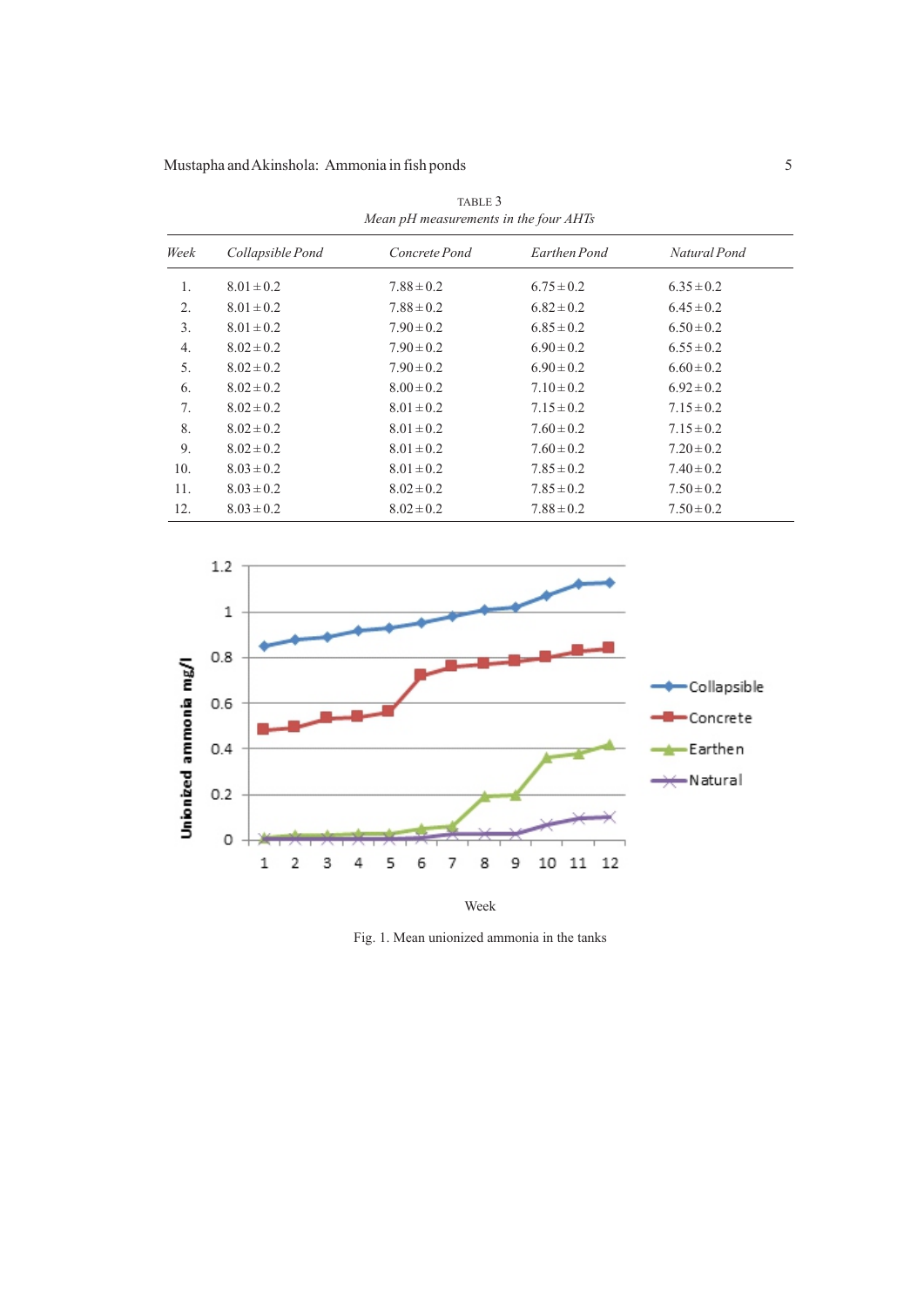

Fig. 2. Mean *p*H in the tanks



Fig. 3. Mean temperature in the tanks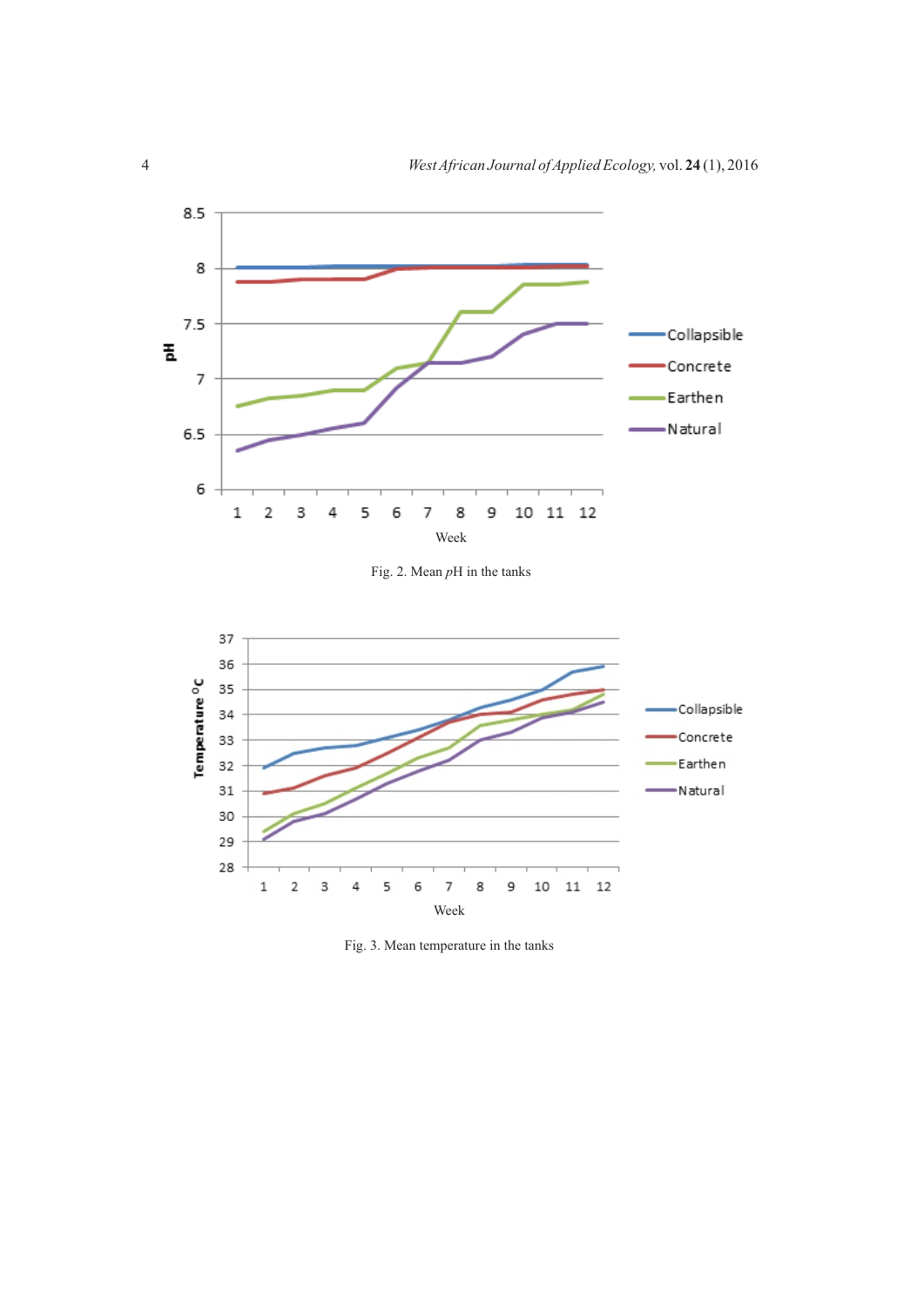that ammonia concentration increases rapidly when water exchanges are low, while Francis-Floyd *et al.* (1996) linked decay of uneaten food and organic matter to high ammonia concentrations in ponds. Another source of ammonia in the pond could be the borehole water used for the fish production which could contain some amount of ammonia. The season, especially dry season of tropical climate tend to have effect on total ammonia and unionized ammonia concentrations in the ponds with the highest concentration recorded when temperature is high. The highest temperature recorded in collapsible pond was due to the material used for making the pond which readily absorbs heat.

The increase concentration of ammonia and unionized ammonia observed in concrete pond which was above the safe or tolerable limit for fish production was also due to reasons adduced for the high concentration found in collapsible pond. The difference in concentrations of ammonia and unionized ammonia between the two was due to slight disparity in temperature, relatively high water exchange and very low alkalinity of the medium.

The low level of total ammonia and unionized ammonia in earthen pond was attributed to the presence of phytoplanktons in the pond which uptake, assimilate and produce carbon dioxide from photosynthesis and respiration. This scenario has been reported by Wurts (2003) and Durbrow *et al.* (1997). Relative low temperature as compared to the collapsible and concrete ponds and low *p*H which was < 8, as well as high water exchanges were responsible for the low level of total and unionized ammonia in the earthen pond.

The concentration of ammonia and unionized ammonia recorded in the earthen pond is safe for fish habitation and production.

Extensive system of feeding where no high protein rich feed were introduced, presence of algae and other phytoplankton, high water exchanges, low acidity of the pond  $(pH < 8)$ , low temperature as compared to the other AHDs and low decomposition in the natural pond were some of the reasons why the system had the least amount of total and unionized ammonia concentrations among the four AHDs. The concentration of ammonia and unionized ammonia observed in the natural pond is very good and even well below the recommended safe limit for fish habitation and production in aquaculture.

In the collapsible and concrete ponds where intensive system of fish culture brought increase in the total ammonia and unionized ammonia concentrations, it is desirable to put in remediating measures to control and ameliorate the effects of the high total and unionized ammonia concentrations in order to have successful fish productions in these systems. Some of these measures include using biofilters in the ponds, aerating the ponds for high water exchange; reduce feeding of the fish, reducing temperature and pH in the ponds especially during the dry season.

The probable effects of high concentration of ammonia on the fish species reared in collapsible and concrete tanks include damage to tissue, gill and kidney, reduction in growth (Rodrigues *et al*. 2013), malfunctioning of the central nervous system (Randal and Tsui, 2002), reduction in the oxygen-carrying capacity of the hemoglobin, poor feed conversion, poor growth, reduced disease resistance, susceptibility to infections, decrease fecundity, reduction of population sizes and